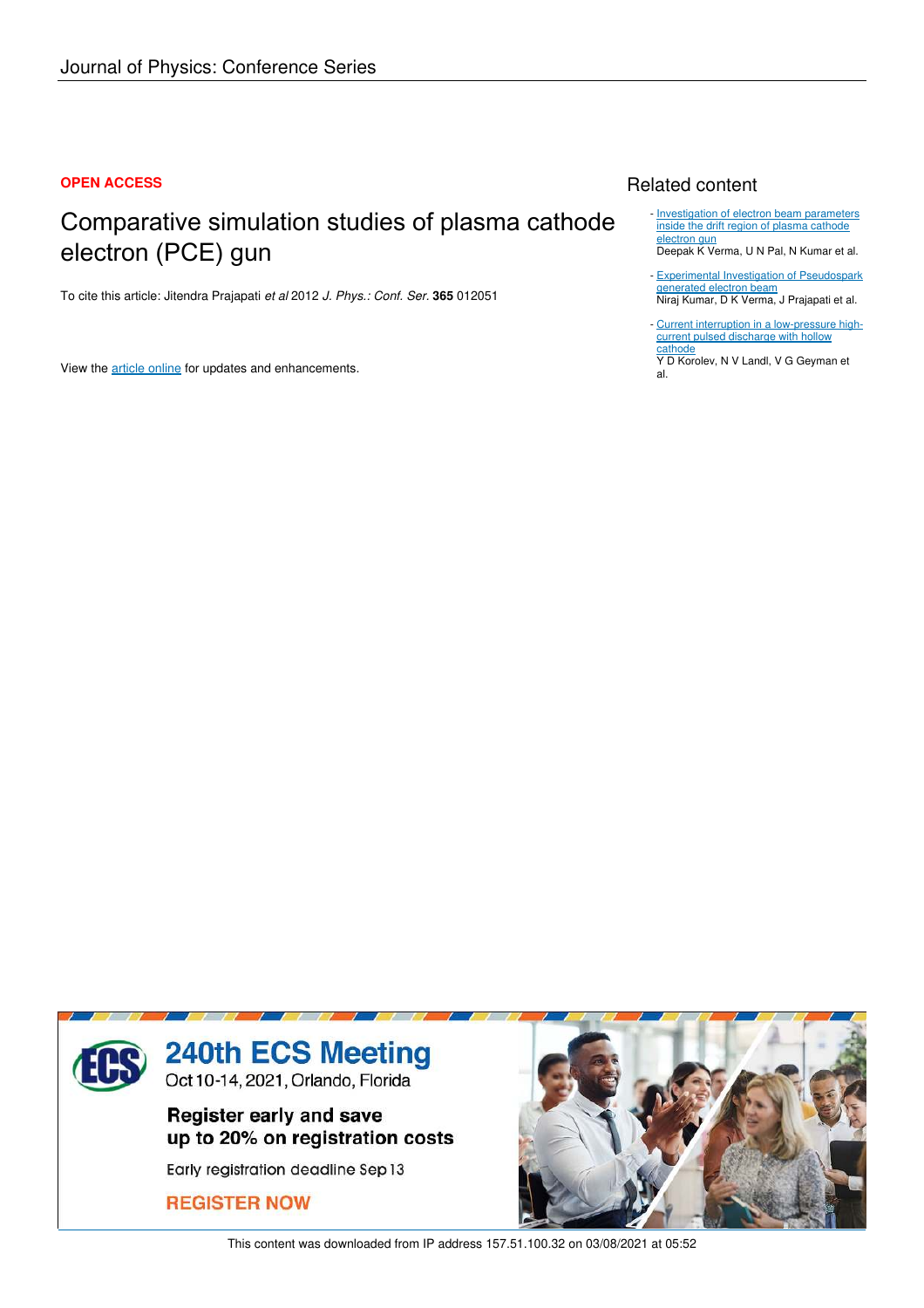## Comparative simulation studies of plasma cathode electron (PCE) gun

#### Jitendra Prajapati\*, U. N. Pal, Niraj Kumar, D. K. Verma, Ram Prakash and V. Srivastava

Microwave Tube Division, CSIR-Central Electronics Engineering Research Institute (CSIR-CEERI), Pilani, Rajasthan-333031

E-mail: jitendra1189@gmail.com

Abstract. Pseudospark discharge based plasma cathode has capability to provide high current density electron beam during discharge process. In this paper an effort has been made to simulate the breakdown processes in the pseudospark discharge based plasma cathode electron gun. The two-dimensional plasma simulation codes VORPAL and OOPIC-Pro have been used and results are compared. The peak discharge current in the plasma cathode electron gun is found to be dependent on aperture size, hollow cathode dimensions, anode voltage and seed electrons energy. The effect of these design parameters on the peak anode current has been analysed by both the codes and results matches well within 10% variation. For the seed electron generation an electron beam trigger source is used to control the discharge process in the hollow cathode cavity. The time span of trigger source has been varied from 1-100 ns to analyze the effect on the peak anode current.

#### 1.Introduction

The pseudospark (PS) discharge is recognized as unique type of discharge [1] which is capable of producing electron beams with highest combined current density and brightness of any known type of electron source [2-6]. The PS discharge based plasma cathode electron (PCE) gun has potential applications in microwave generation, electron beam melting, welding, surface treatment, plasma chemistry, radiation technologies, laser pumping, and where material cathode cannot be used. This type of gun has longer life as compared to that of material cathode. PS discharge is a specific type of gas discharge, which operates in hollow cathode geometry on the left-hand side of the Paschen curve with axially symmetric parallel electrodes and central holes on the electrodes [7].

There are two mechanisms to generate pseudospark discharge; one is selfbreakdown discharge that follows the Paschen's curve for breakdown of gases. Another mechanism is triggering discharge in which some initial electrons are provided to start and stimulate the discharge process. In triggered discharge process breakdown of gases can be achieved below the required voltage as calculated by Paschen's curve. In our case typically 1x1011 seed electrons are injected at the centre of the cavity of the hollow cathode with appropriate energies to initiate the discharge. It is fixed for all simulation data in the present analysis. The initial electron which comes from trigger source collides with the gas molecule and generates low density discharge and accelerates towards anode leaving a cluster of positive ions which further acts as virtual anode. Due to this virtual anode formation electric field start penetrating inside the hollow cathode structure and stimulate further

To whom any correspondence should be addressed.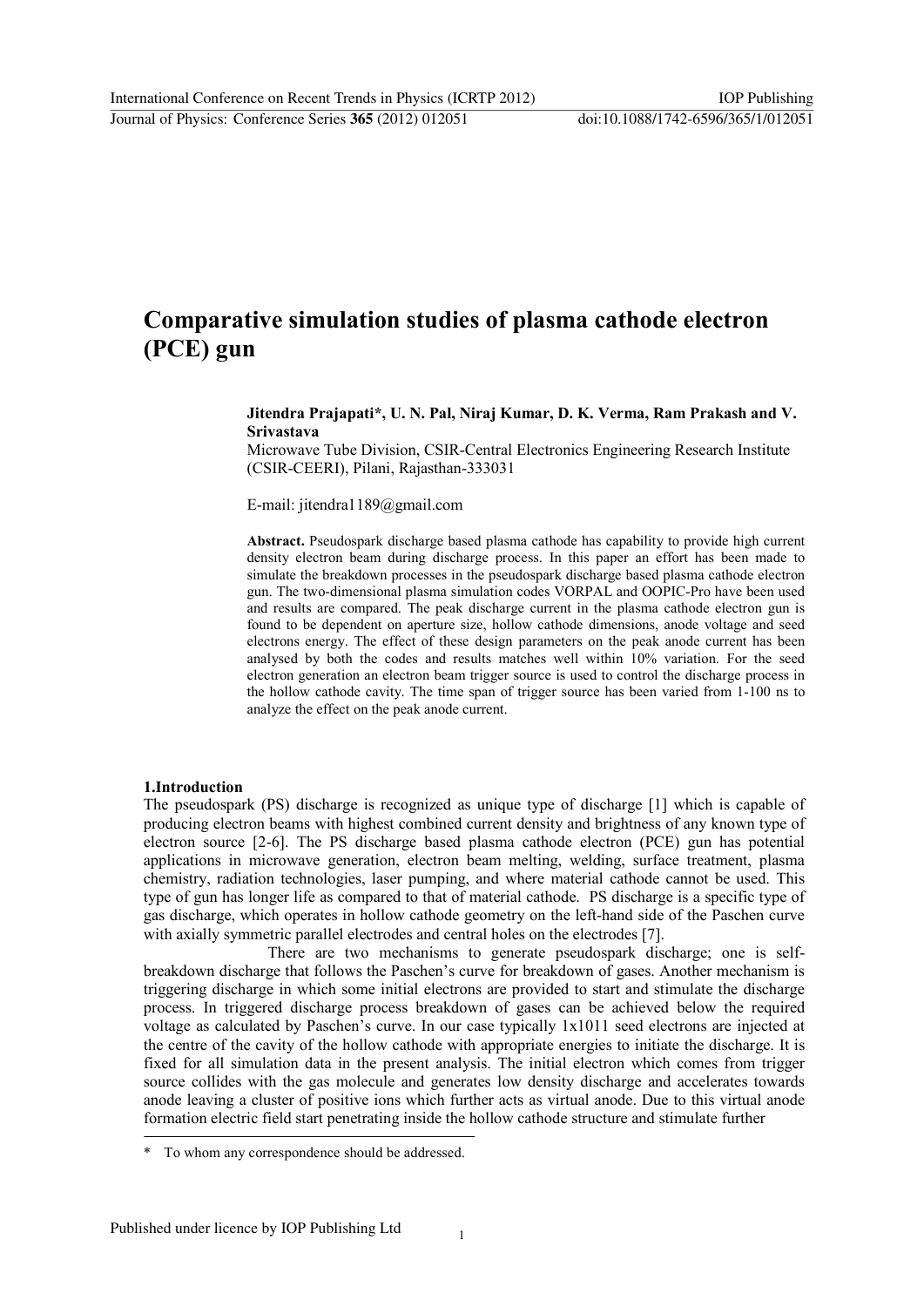discharge process. This penetrating electric field helps to create dense plasma with high current density. By this method current can be achieved from few amperes to several thousand amperes using suitable dimensions of PCE-gun [8].

In this work an effort has been made to simulate breakdown processes in the PS discharge based PCEgun. The two-dimensional plasma simulation codes VORPAL and OOPIC-Pro are used and results are compared. It has been found that the peak current arriving at the anode depends on the hollow cathode dimensions, potential applied at the anode and average velocity of the seed electrons.

In this simulation study secondary electrons generation due to wall impact by electrons is also considered [9].

### **2. Model Description**

The simulation study has been carried out through the two-dimensional electrostatic kinetic particlein-cell (PIC) simulation codes VORPAL and OOPIC-Pro developed by Tech-X Corp. Both the codes use elastic and ionizing collision using Monte Carlo Collision (MCC). A cross-section model is taken from the Tech-X Corp. in-built library for the electron ionization process. The input parameters like trigger position, seed electron velocity, gas pressure, time constant, etc. are kept similar in both the codes. The schematic view of the model used in the simulation is given in Figure 1. This model has fixed hollow cathode height, Ymax=50 mm and  $d=5$  mm separation between anode and cathode. The hollow cathode length is also fixed,  $D+W = 37$ mm where W is the hollow cathode thickness and D is depth of the hollow cathode. The hollow cathode dimensions have been varied to check the dependency of the peak current on these parameters. The position of the trigger source is kept constant for all the operating parameters. The trigger source is used to supply the seed electrons for the initiation of the discharge process in the hollow cathode. The injection period of the seed electrons is kept 1ns for high energetic electrons and 10 ns for low energy electrons. The seed electron velocity is varied in two cases corresponding to 1keV kinetic and 2.5eV thermal energy and 100eV kinetic and 2.5eV thermal energy respectively. Argon gas has been used in the PCE-gun for all the operating conditions. The neutral gas is kept at room temperature and operating pressure is kept 60 Pa. The applied potential at the anode is varied from 0 to 10 keV to analyse its effect on the peak anode current.

#### **3. Simulation Results**

The variation of the applied potential and anode current at different times is shown in figure 2. At the starting of the simulation, the anode current is very small but when the voltage starts penetrating inside the hollow cathode cavity, the potential difference between anode and cathode starts decreasing and the current starts increasing [5]. It has been observed that the peak amplitude of anode current changes with change in the hollow cathode dimensions.



Figure 1. Simulation model for PCE Gun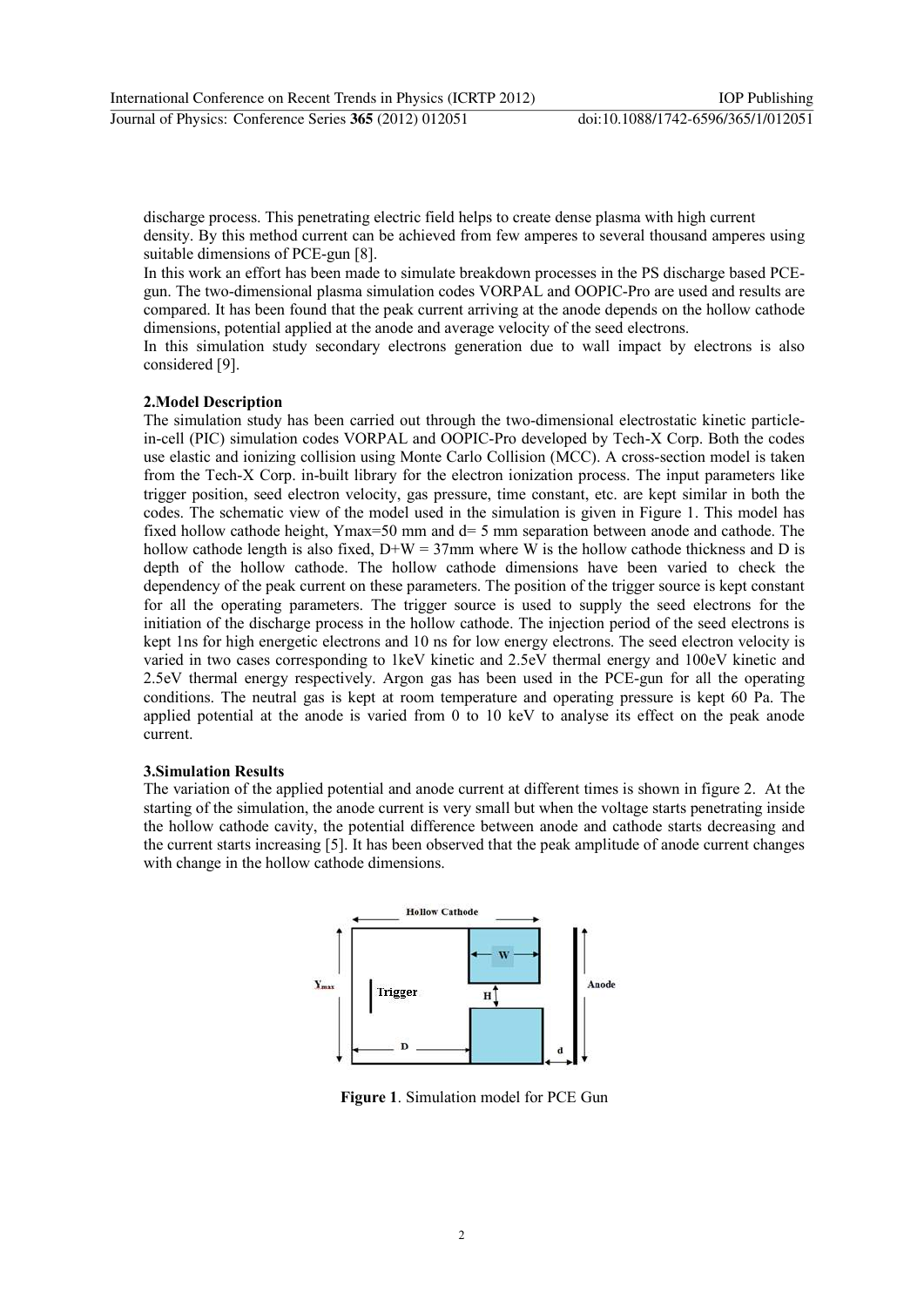

Figure 2. Variation of potential and anode current using VORPAL

Figure 3 shows voltage penetration inside the hollow cathode cavity. The applied electric field accelerates seed electrons which generate ions and also extract the electrons out of the hollow cathode, leaving behind a net positive charge region. This positive charge region grows inside the hollow cathode cavity and acts as a virtual anode. The electric field penetration inside the hollow cathode vicinity is due to the virtual anode formation.



The anode current variation with the velocity of the seed electron change is shown in the figure 4. It is found the more energetic seed electron energy leads more anode current. In fact, increase in the seed electrons energy generates denser plasma due to the more collisions between neutral atoms and electrons.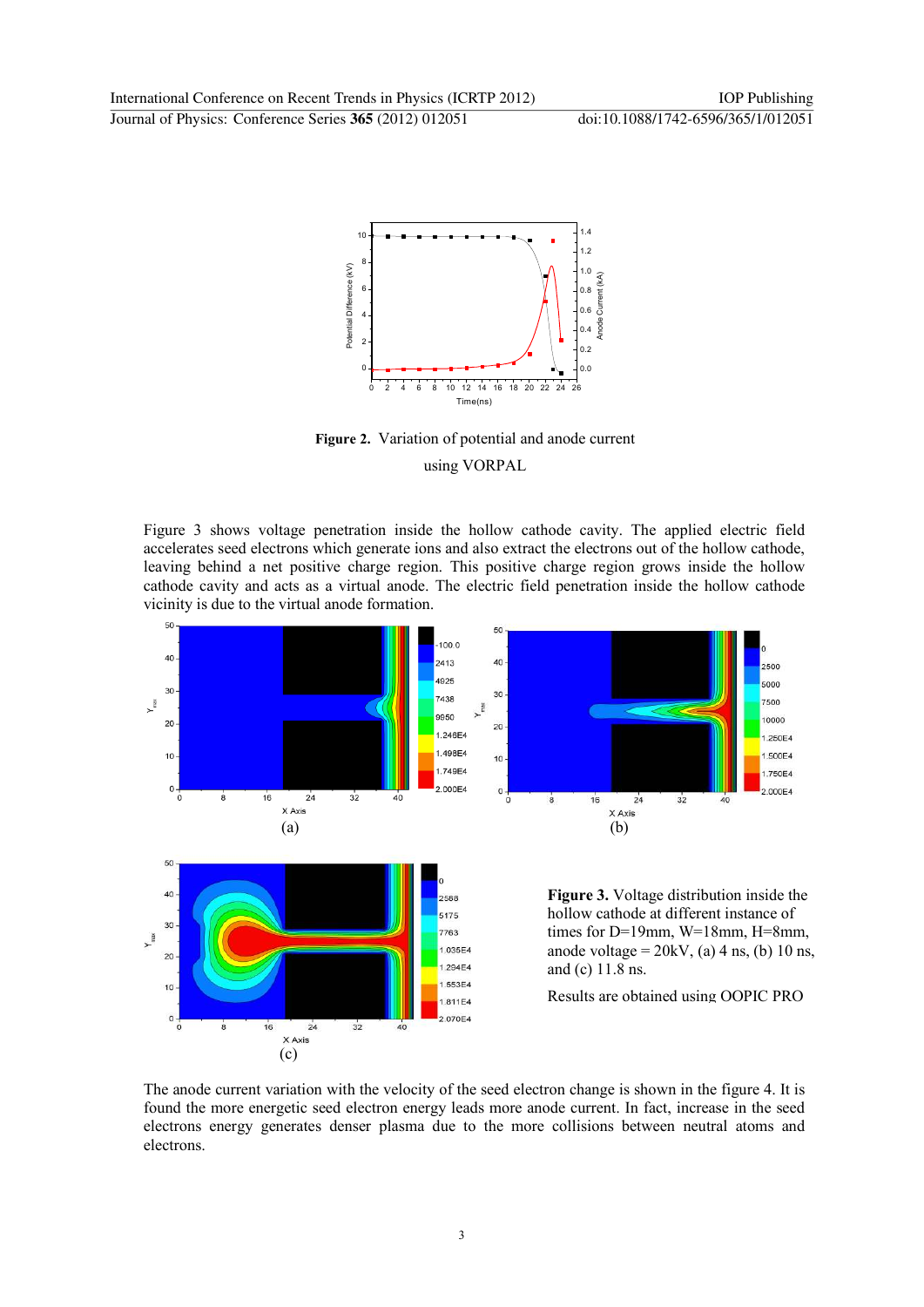

Figure 4. Anode current at different energy of seed electron for  $D=32$ mm,  $W=5$ mm, (a) anode voltage= $10 \text{ kV}$ , (b) anode voltage= $20 \text{ kV}$ 

The variation of the peak anode current with aperture size of the hollow cathode at different dimensions of the PCE-gun is shown in figure 5. In this figure the results obtained by two codes are also compared which matches well within  $10\%$  variation. In all the cases the anode current amplitude decreases with increase in aperture size due to less discharge time and density.



Figure 5. Comparison of peak anode current for different aperture sizes by both the softwares OOPIC Pro and VORPAL (a)  $D=19$  mm W=18 mm, anode voltage =10 kV, (b)  $D=19$  mm W=18 mm, anode voltage = 20 kV, (c) D=32mm W=5 mm, anode voltage = 10 kV, and (d) D=32 mm  $W=5$  mm, anode voltage = 20 kV